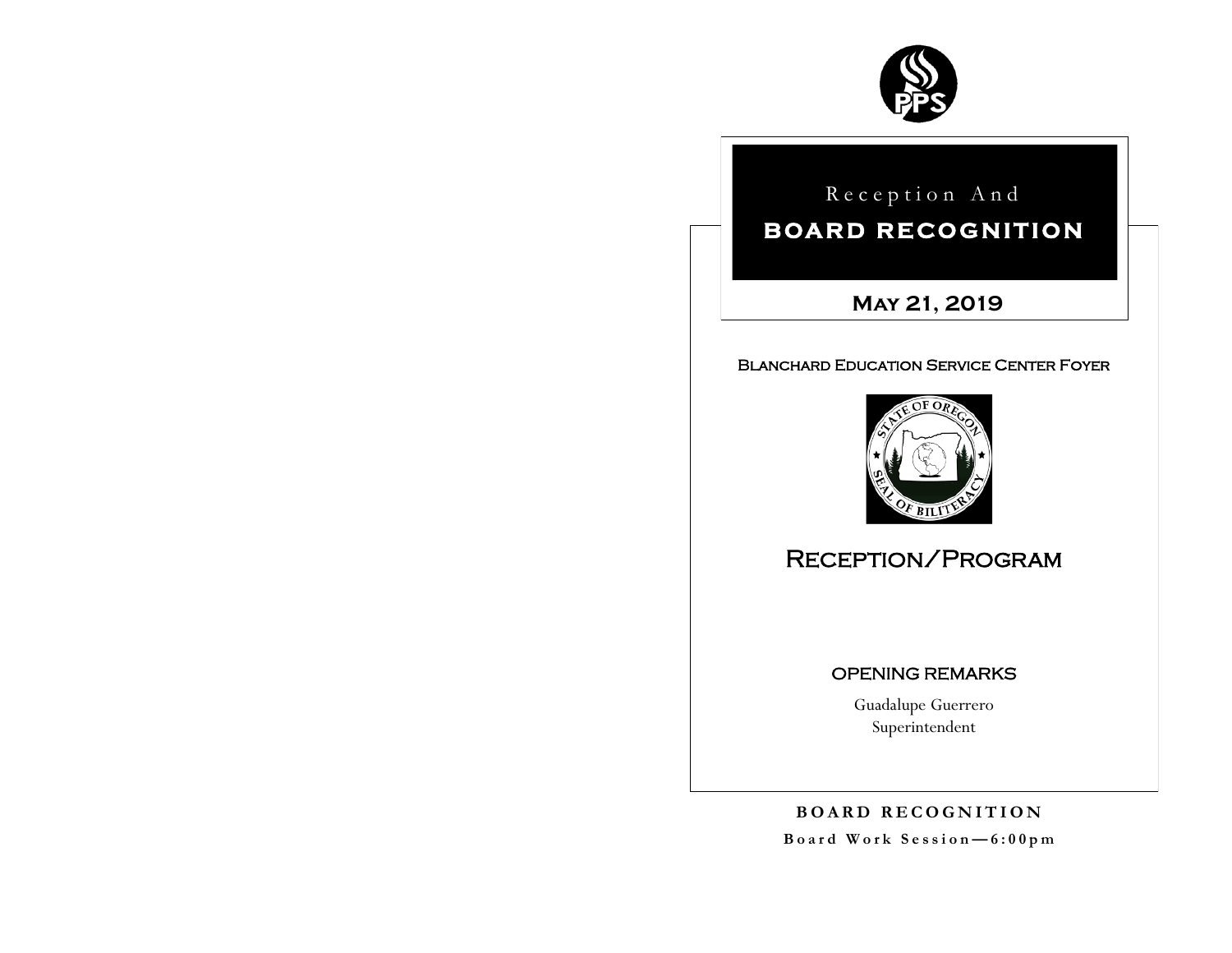# Benjamin Folger -Vent **Wilson continued** Jessica Ewton Andrew Harker Francesca Ierulli Sierra Loiselle Ella Lurix Eli Molloy Vivian Monteiro Delaney Oliver -Nutt Anthony Piacentini

**Madison** Teresa Aguilera Taj Ali Duy Bui Sophie Casey Julien Daviau Stella Davies Sammy Feng Stella Feuerborn

Rosalie Folger -Vent Cameron Gillooly Meagan Graves Holden Hindes Esther Mann Cammy Nguyen Kevin Nguyen Matthew Nguyen Mackenzie Villegas

James Vo Owen Wogmon

**MLC** Baxter Echo

**Roosevelt** Kayden Cantrell Ken Cha Emily Drexler Dayton Girdner Damaris Macris Laura Steinman

**Wilson** Ryan Bernstein Gabriel Colasurdo Emily Eddy

# **Franklin continued** William Hammond Django Jacobsen Fein Delaney Neufeld -Griffin Alyssa Reed Ethan Snyder Ilse Stacklie -Vogt Rowen Stadelhofer Otis Tucker **Grant** Amaya Aldridge Zoe Beyler Arden Butterfield Ethan Derstine Julienne Du Bois Benjamin Fox Emma Freedman Emmett Glaser Zeta Green Elisabeth Hairston Isabelle Hernandez Olivia Hoffstetter Macey Holt Chloe Levin Emma Lickey Isabel Lickey Maya Lorton Arden Luers Riley McGraw Binhnam Nguyen Huy Nguyen Tanis Nielsen Daniel O'Brien Sebastian Sack

### **Grant continued**

Benjamin Shiffman William Stewart

Julia Tai

Maisie Topping

Dashiel Weidman

#### **Jefferson**

Marianna Boyer Kiet Chuc Evening Coltrin Hannah Dugo Nicolau Gouveia Arrie Janes Malee Kenck -Crispin Isabel Mace -McLatchie Stephanie Nguyen Cai Paivarinta Talib Pierson Jensen Sears

## **Lincoln**

Daniil Abbruzzese Liliana Barnatan Madeline Gochee Kate Halverson -Kolkind Claire Hogenson Makenna Law Daniel Lewinsohn Yilan Liu Daniel Luo Raja Moreno Margaret Satchwell Quincy Sells Victoria Siege Marissa Talcott Haley Zanze

**2 0 1 8 - 2 0 1 9**